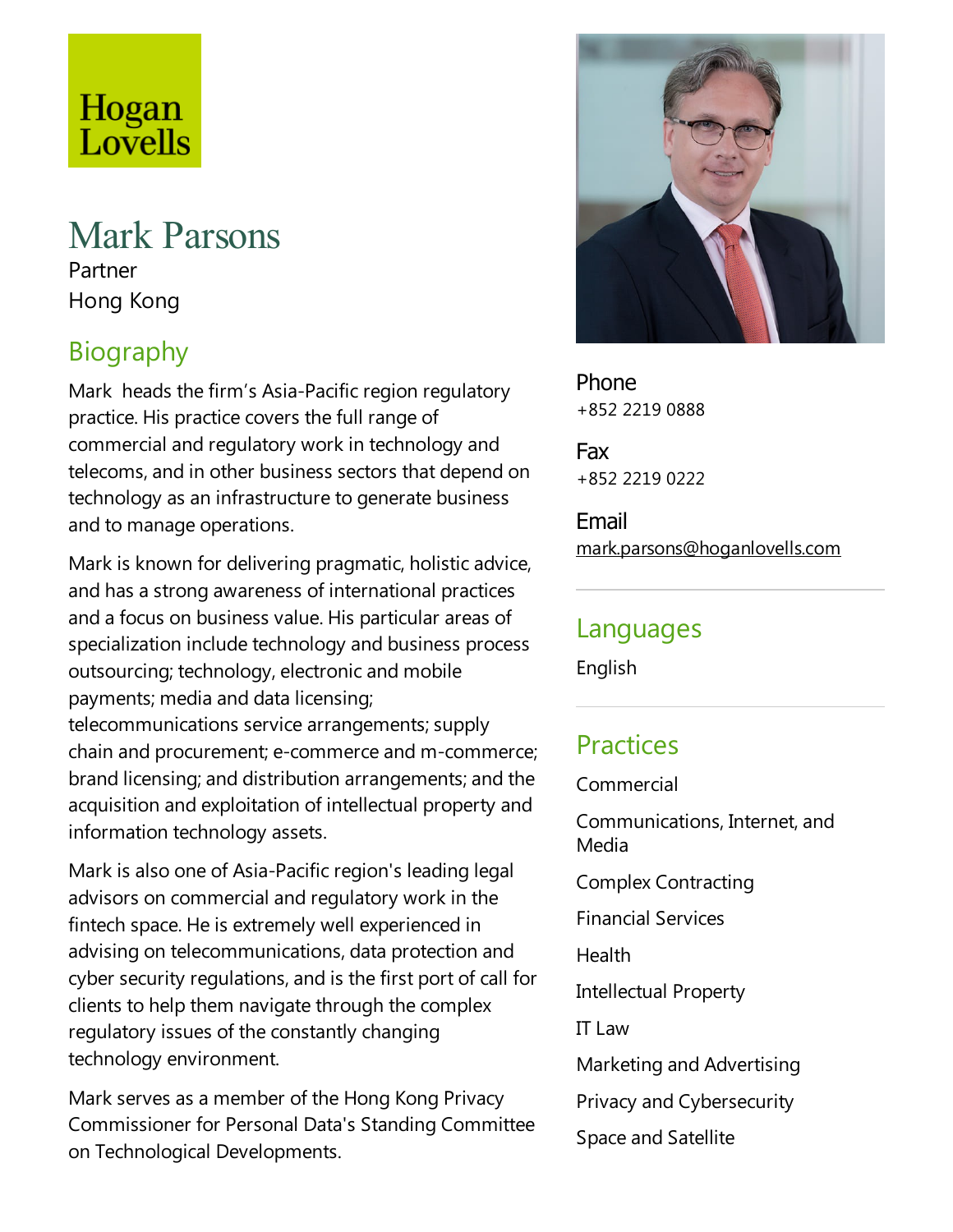In addition to holding a Juris Doctor (JD) from the University of Toronto, Mark has a Bachelor of Applied Science in engineering from the University of Toronto, where he specialized in computer simulation and process design.

#### Representative experience

Advising technology and telecommunications businesses on entry to Asia-Pacific markets including in respect of cloud, IoT, VoIP, SaaS, data analytics and digital media regulations.

Advising fintechs and e-commerce businesses on payment services, e-money regulations and commercial collaborations for the development and use of new technologies and open data.

Advising financial institutions on digital transformations, including API collaborations, technology and business process outsourcings, the deployment of blockchain and on technology acquisitions.

Advising financial institutions on technology risk management regulations, data protection, cyber security, and AML-CFT regulations.

Advising businesses across a wide range of sectors, including financial services,TMT, retail and automotive, in relation to technology, data protection and cyber security matters.

#### Awards and rankings

**Acritas Star, Acritas Stars Independently Rated** Lawyers, 2018-2020

#### Latest thinking and events

- Webinar
	- Launch Webinar: Hogan Lovells Asia Pacific Data Protection and Cyber Security Guide 2022
- **Hogan Lovells Events** 
	- **APAC Life Sciences and Health Care Webinar Series** - Spotlight on Greater China- Session 2

Securities and Public Company Advisory

Corporate Governanceand Public Company Representation

Capital Markets

Mergers and Acquisitions

Digital Assets and Blockchain

Strategic Operations, Agreements and Regulation

#### Industries

Consumer Financial Institutions **Insurance** Technology and Telecoms Sports, Media and Entertainment

### Areas of focus

Automotive Regulatory FinTech Hogan Lovells China Desk Rail Esports and Gaming

### Education and admissions

#### Education

Bachelor of Applied Science in Engineering, University of Toronto

J.D., University of Toronto

Bar admissions and qualifications